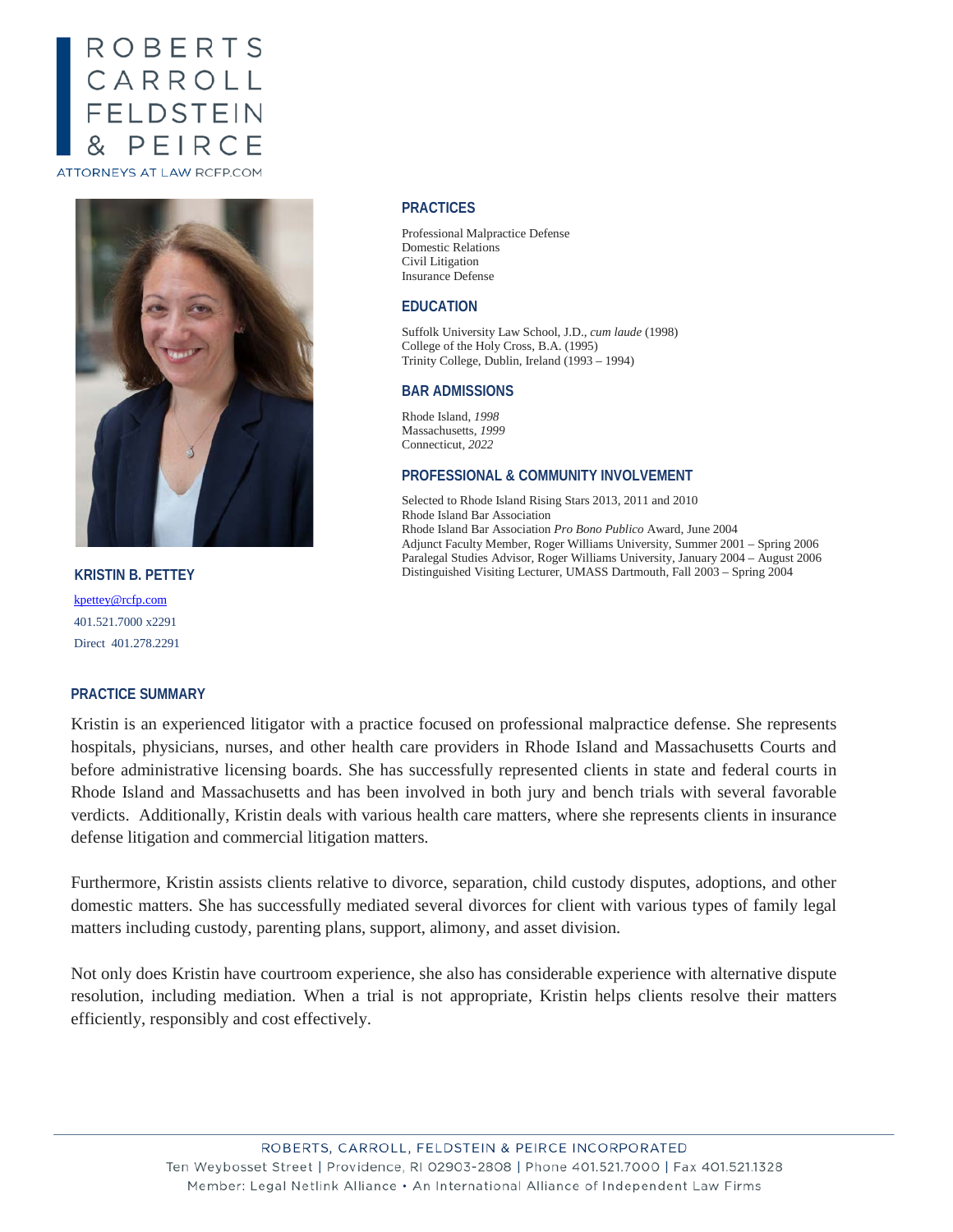Prior to joining Roberts, Carroll, Feldstein & Peirce, Kristin managed her own law office in Warren, Rhode Island and handled a wide variety of litigation and transactional matters in both Rhode Island and Massachusetts.

## **REPRESENTATIVE MATTERS**

- After a four week jury trial, obtained a defense verdict for a gastroenterologist who was alleged to have failed to properly diagnose and treat an infection which allegedly led to the permanent injury and disfigurement of the plaintiff.
- Successfully represented hospital and obstetrician in proceedings before the family court enabling the hospital to provide blood products to a pregnant minor over the objection of the minor and her parents on 1st amendment grounds.
- Secured a dismissal without payment on behalf of a family medicine physician of a lawsuit, which alleged that the doctor had failed to properly manage a nursing home patient who died as a result of sepsis, bowel obstruction and perforation.

## **SPEAKING ENGAGEMENTS OR PUBLICATIONS**

- *Provider Self-Awareness: Impact on Communication and Care*, Lifespan Risk Services Lecture Series, February 11, 2022, April 11, 2022
- Panikian, K. and Pettey, K., *Informed Consent and Other Risk Management Issues for Special Needs Patients*, 2021 Mini-Residency: Special Care Dentistry, October 23, 2021
- *Errors, Omissions & Delayed Diagnoses*, Lifespan Risk Services Lecture Series, February 15, 2020, February 20, 2020, April 8, 2020, May 15, 2020, May 19, 2020, June 17, 2020, September 1, 2020, September 15, 2020, October 7, 2020, December 4, 2020
- Pettey, K and Plummer, J., *Navigating UIDDA and the Rhode Island Department of Health,* February 25, 2020
- Landau, R. and Pettey, K., *The Opioid Crisis*, April , 2018
- Tate, A. and Pettey, K., *Expert Depositions*, December 2017
- Pettey, K., *[Can Parents Contractually Select The Forum For A Custody Dispute?](http://www.lawyerissue.com/magazine/)*, Lawyer Issue, August 2016
- *The Last Place I want To Be…A Mock Deposition Experience*, Lifespan Risk Services Live Lecture Series, November 4, 2015 and November 20, 2015
- Pettey, K., *The Last Place I Want To be…Managing Deposition Anxiety*, Lifespan Department of Risk Management, Insights Magazine, Fall 2015, Vol. 12, No. 2
- Pettey, K. and Cullen, J. (August 2015). *[Electronic Medical Records: Standard of Care? \(Part 1\)](http://www.rcfp.com/assets/Newsletter/Electronic-Medical-Records-Standard-of-Care-Kristin-Pettey.pdf)*, Roberts, Carroll, Feldstein & Peirce Quarterly Newsletter.
- *Lifespan Inpatient Providers*, Lifespan Risk Management Foundation Series, MRM Group, March 11, 2015 and March 23, 2015
- *Inter-provider Communication in Real Time and via the EMR*, Rhode Island Hospital Medical Staff Association Meeting, April 28, 2015